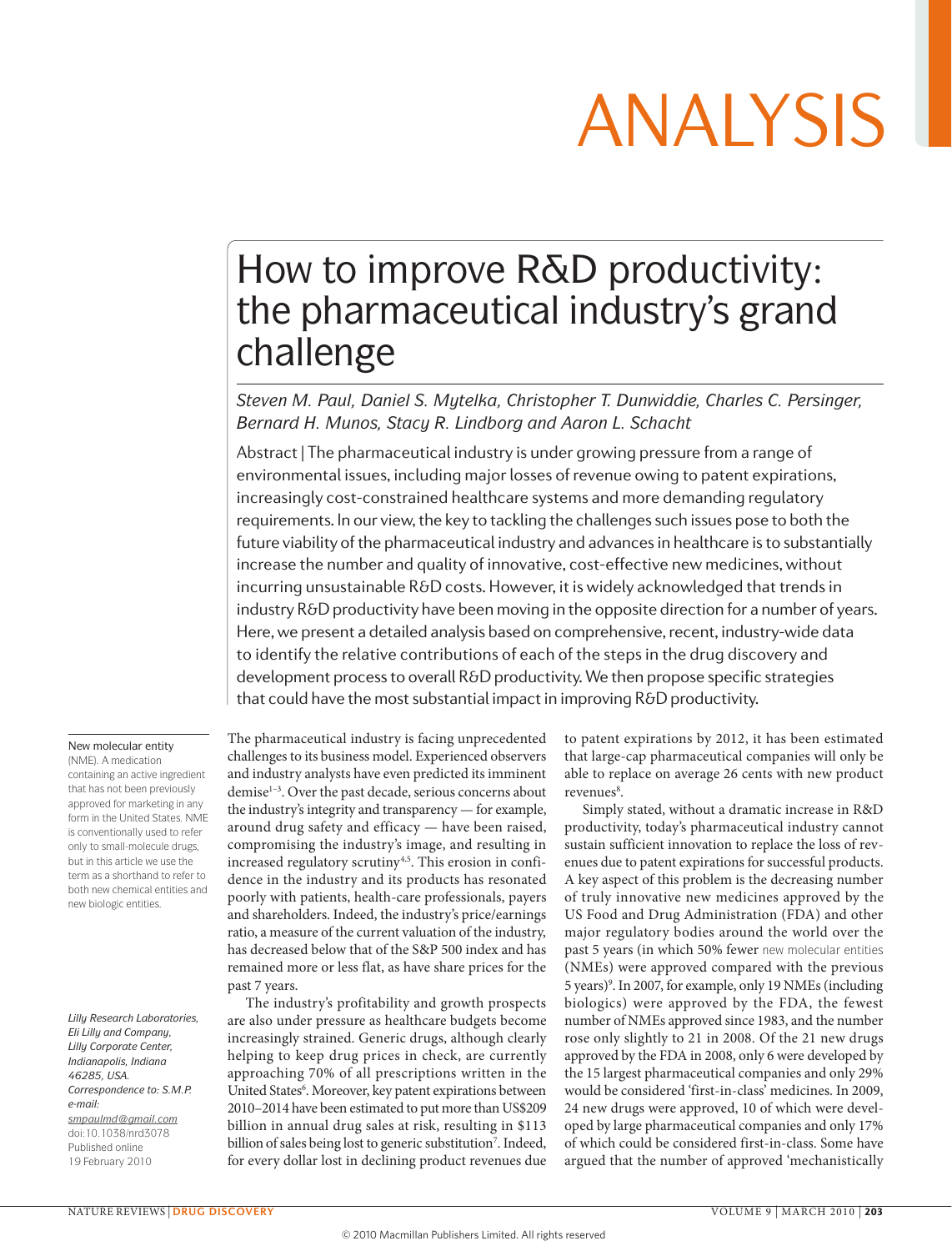innovative' and first-in-class NMEs have remained stable at about 5–6 per year. However, the number of potential revenue-generating drugs (innovative or otherwise) as a percentage of R&D expenditures has undeniably fallen sharply.

with an estimated \$50 billion in collective annual R&D spending by the large pharmaceutical companies, and appropriate allocation over time to the successful discovery and development of NMEs, the average cost for these companies to bring an NME to market is now estimated to be approximately \$1.8 billion (see below for details underlying this estimate), and is rising rapidly. Moreover, there is little evidence that the average costs of successfully launching an NME vary significantly between large pharmaceutical or small biotechnology companies<sup>10,11</sup>.

Although R&D productivity has been declining for a number of years<sup>2</sup>, the unprecedented combination of reduced R&D output in the form of successfully launched truly innovative NMEs, coupled with diminishing market exclusivity for recently launched new medicines and the huge loss of revenues owing to generic competition over the next decade, suggest that we may be moving closer to a pharmaceutical 'ice age' and the potential extinction of the industry, at least as it exists today<sup>12,13</sup>. Although this might be welcomed by the industry's critics, the impact on the health and well-being of patients owing to delayed or even lost opportunities to introduce the next generation of innovative medicines could be devastating. In this regard, we underscore the findings of Lichtenberg<sup>14</sup> on the effects of medical innovation (including controls for the impact of obesity and income), which indicate that ~40% of the 2-year increase in life expectancy measured from 1986–2000 can be attributed to the introduction and use of new drugs. It took approximately 3 years for NME launches to have their maximal impact on longevity — this effect was not observed for non-NME (older) drugs. One can only speculate as to the impact on longevity and quality of life that new drugs now in clinical development for cancer and Alzheimer's disease might have. without these new medicines, and given the rise in diseases such as diabetes and childhood obesity, it is possible that life expectancy may actually decrease over time<sup>15</sup>.

Among all the challenges faced by the pharmaceutical industry, we argue that improving R&D productivity remains the most important. The environmental factors that are reducing the industry's profitability can only be mitigated by substantially and sustainably increasing the number and quality of innovative, as well as cost-effective, new medicines; but only if accomplished at reasonable R&D costs. So, the key questions are where, how and by how much can R&D productivity be improved? here, we present a detailed analysis of R&D productivity by first defining and modelling the essential elements of contemporary drug discovery and development that account for the current cost of a new medicine, and discuss the rate-limiting steps of the R&D process that are contributing to reduced R&D productivity. we then propose, and illustrate, ways to improve these factors.

## How do we define R&D productivity?

R&D productivity can be simply defined as the relationship between the value (medical and commercial) created by a new medicine (considered here to be an NME) and the investments required to generate that medicine. however, R&D productivity can in our view best be elaborated in two important dimensions: inputs leading to outputs, or R&D efficiency; and outputs leading to outcomes, or R&D effectiveness (FIG. 1).

R&D efficiency represents the ability of an R&D system to translate inputs (for example, ideas, investments, effort) into defined outputs (for example, internal milestones that represent resolved uncertainty for a given project or product launches), generally over a defined period of time. If launching (gaining regulatory approval and commercializing) an NME is the desired output, how can this be achieved with greater efficiency (that is, at a lower cost)?

R&D effectiveness can be defined as the ability of the R&D system to produce outputs with certain intended and desired qualities (for example, medical value to patients, physicians and payers, and substantial commercial value). Thus, R&D productivity can be viewed as an aggregate representation of both the efficiency and effectiveness of the drug discovery and development process; the goal of a highly productive R&D system is to efficiently translate inputs into the most desired and valuable outputs. For a more detailed description of these definitions, see [Supplementary information](http://www.nature.com/nrd/journal/v9/n3/suppinfo/nrd3078.html) S1 (box). with this definition of R&D productivity in mind, we have further adapted a productivity relationship or 'pharmaceutical value equation', which includes the key elements that determine both the efficiency and effectiveness of the drug discovery and development process for any given pipeline (see equation 1).

$$
P \alpha \frac{WIP \times p(TS) \times V}{CT \times C}
$$
 (1)

R&D productivity (*P*) can be viewed as a function of the elements comprising the numerator — the amount of scientific and clinical research being conducted simultaneously, designated here as the work in process (*WIP*), the probability of technical success (*p*(TS)) and the value (*V*) — divided by the elements in the denominator, the cycle time (*CT*) and cost (*C*). Each of these parameters can be conceptualized and analyzed on a per project basis (for example, a single drug candidate or *WIP* = 1) or collectively as a larger portfolio or pipeline of projects or drug candidates. In general, increasing the numerator relative to the denominator will increase productivity and vice versa. Thus, if one could increase the *p*(TS) (that is, reduce attrition) for any given drug candidate or ideally for a portfolio of drug candidates at a given phase of development, *P* would increase accordingly. Similarly, for any given level of R&D investment, substantially reducing *CT* or lowering *C* (such as unit costs) would increase *P*.

however, most of the elements comprising equation 1 are inextricably linked to one another and changing one element can often adversely or beneficially affect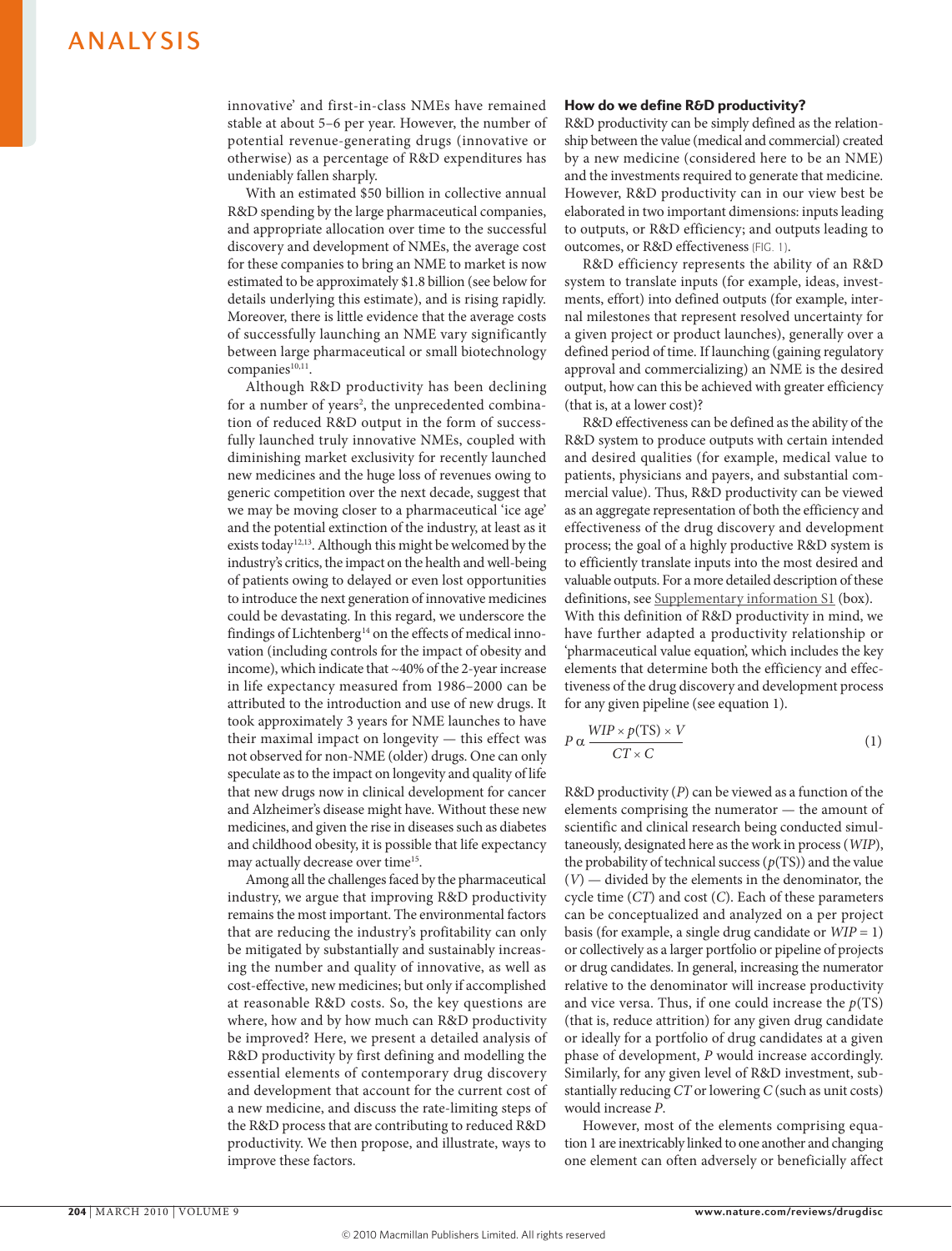

**Nature Reviews** | **Drug Discovery** interdependencies between inputs (for example, R&D Figure 1 | Dimensions of R&D productivity. To improve R&D productivity, it is crucial to understand the investments), output (for example, new molecular entity launches) and outcomes (for example, valued outcomes for patients). This figure outlines the key dimensions of R&D productivity and the goals tied to R&D efficiency and effectiveness. An effective R&D productivity strategy must encompass both of these components. Value will be created by delivering innovative products with high-quality information.

another. For example, as discussed below, having sufficient pipeline *WIP* (by phase of development) is crucial given the substantial phase-specific attrition rates. however, increasing *WIP* (especially late-phase *WIP*) alone will undoubtedly increase *C* and may also increase *CT*, which could further reduce *P* and diminish productivity.

Finally, although carrying out definitive health outcome studies on late-stage compounds before approval is often highly desirable and increasingly necessary to unequivocally demonstrate value (*V*) for reimbursement purposes, such studies can substantially increase *CT* and *C*, thus also diminishing *P*. Nevertheless, such studies will also increase *V*, potentially offsetting any decrease, or even increasing, *P*.

## A model of R&D productivity

To inform efforts to increase R&D productivity (*P*), the key questions include: which of the associated elements have the greatest impact; how might they be improved; and by what magnitude? To help address these questions, we have built an economic model of drug discovery and development which, using industry-appropriate assumptions, provides the basis for our estimate that the fully capitalized cost of an average NME developed by a typical large pharmaceutical company is currently ~\$1.8 billion) (see [Supplementary information](http://www.nature.com/nrd/journal/v9/n3/suppinfo/nrd3078.html) S2 (box) for details). The model has been constructed using recently available R&D performance productivity data from a group of 13 large pharmaceutical companies, provided by the Pharmaceutical Benchmarking Forum (PBF)<sup>16</sup> (see [Supplementary information S3](http://www.nature.com/nrd/journal/v9/n3/suppinfo/nrd3078.html) (box)), as well as our own internal data, to closely approximate the key elements of our productivity relationship that underlie R&D efficiency **—** *C*, *WIP*, *CT* and *p*(TS) **—** for each phase of discovery and development (FIG. 2).

we recognize that the estimated cost per NME is highly dependent on a number of economic or financial assumptions. consequently, for our estimated cost of an NME we show both 'out of pocket' and 'capitalized' costs using a cost of capital of 11% (FIG. 2). Our estimate represents 'molecule only' costs and does not include the costs of exploratory discovery research (target identification and validation) or other 'non-molecule' costs (which include overheads, such as salaries for employees that are not engaged in research and development activities but that are otherwise necessary to support the R&D organization; these represent approximately 20–30% of total costs). we discuss comparisons of our estimates with other reported estimates in Supplementary information S2 (box). However, for modelling purposes, the exact cost per NME is not crucial as long as our assumptions for each parameter in our model are consistent and represent reasonable estimates. Each R&D organization can (and should) build a similar model based on their own data, which may vary from company to company.

The exact output of the model **—** the desired number of new launches (and the estimated commercial value per launch) **—** will depend on business aspirations, therapeutic focus and absolute level of R&D investments of a given company. Nonetheless, based on our model, a few key observations can be made.

First, clinical development (Phases I–III) accounts for approximately 63% of the costs for each NME launched (53% from Phase II to launch), and preclinical drug discovery accounts for 32%. however, this represents an underestimate of the costs for drug discovery, as we have excluded from our model the earliest phase of discovery research; that is, that prior to target selection. This is because the research required to identify and validate a given target is highly variable, making the underlying parameters difficult to quantify. However, target selection may well be one of the most important determinants of attrition (*p*(TS)) and thus overall R&D productivity (discussed below).

Second, based on realistic and current assumptions on *C*, *CT*, *p*(TS) and *WIP*, only 8% of NMEs will successfully make it from the point of candidate selection (preclinical stage) to launch(FIG. 2). It has been suggested that new biologic drugs have a higher probability of launch than small-molecule drugs<sup>9,11</sup>. For the purposes of our model, we have used 7% for small-molecule drugs and 11% for biologics.

Third, the process of discovering and developing an NME on average required approximately 13.5 years (*CT*) in 2007 (yearly averages ranged from 11.4 to 13.5 using the PBF study data across 2000–2007). This includes regulatory review but not the time it takes to fully identify and validate a drug target<sup>16</sup>.

Fourth, based on our model, the number of molecules entering clinical development every year must be approximately 9 (or 11 if all small molecules) to yield a single NME launch per year. Most large companies aspire for 2–5 launches per year and therefore 18–45 Phase I starts (and resulting *WIP*) would be required annually. however, such numbers are rarely, if ever, achieved even in very large companies. If sustained over several years, this *WIP* deficit will result in a substantial pipeline gap. If it takes approximately 9 Phase I drug candidates annually to launch 1 NME per year and if these derive exclusively from a given company's internal discovery efforts, then the number of discovery projects (*WIP*) from target-tohit, hit-to-lead and lead optimization is approximately 25,

#### Capitalized cost

This is the out-of-pocket cost corrected for cost of capital, and is the standard accounting treatment for long-term investments. It recognizes the fact that investors require a return on research investments that reflects alternative potential uses of their investment. So, the capitalized cost per drug launch increases out-of-pocket costs by the cost of capital for every year from expenditure to launch.

#### Out-of-pocket cost

This is the total cost required to expect one drug launch, taking into account attrition, but not the cost of capital.

### Cost of capital

This is the annual rate of return expected by investors based on the level of risk of the investment.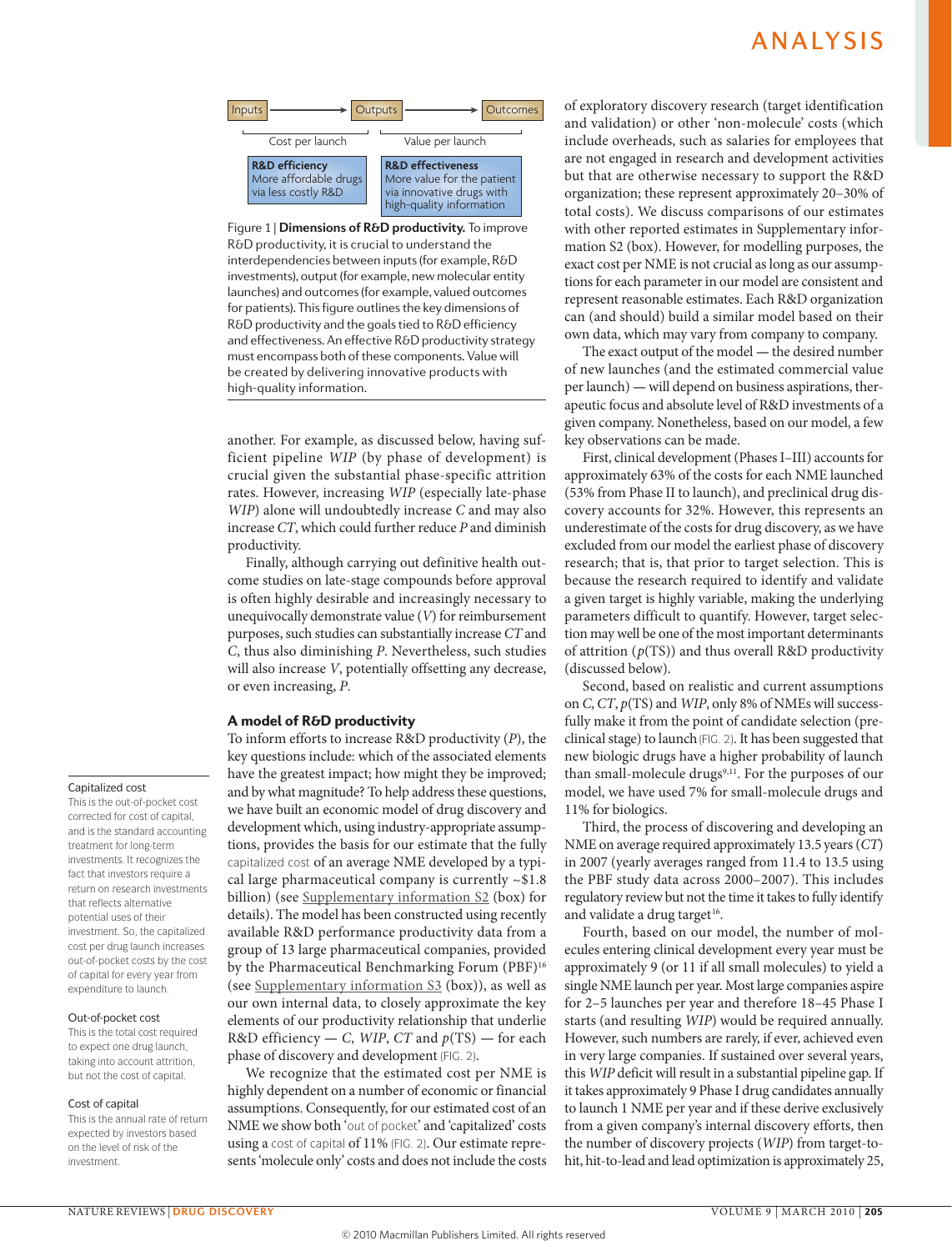

me moder's based on a set of mudstry-appropriate NOD assumptions (industry benchmarks and data nom Eit Elity and<br>Company) defining the performance of the R&D process at each stage of development (see <u>Supplementary informa</u> Figure 2 | R&D model yielding costs to successfully discover and develop a single new molecular entity. The model defines the distinct phases of drug discovery and development from the initial stage of target-to-hit to the final stage, launch. The model is based on a set of industry-appropriate R&D assumptions (industry benchmarks and data from Eli lilly and (box) for details). R&D parameters include: the probability of successful transition from one stage to the next (*p*(Ts)), the phase cost for each project, the cycle time required to progress through each stage of development and the cost of capital, reflecting the returns required by shareholders to use their money during the lengthy R&D process. With these inputs (darker shaded boxes), the model calculates the number of assets (work in process, *WIP*) needed in each stage of development to achieve one new molecular entity (NME) launch. Based on the assumptions for success rate, cycle time and cost, the model further calculates the 'out of pocket' cost per phase as well as the total cost to achieve one nME launch per year (Us\$873 million). lighter shaded boxes show calculated values based on assumed inputs. Capitalizing the cost, to account for the cost of capital during this period of over 13 years, yields a 'capitalized' cost of \$1,778 million per nME launch. It is important to note that this model does not include investments for exploratory discovery research, post-launch expenses or overheads (that is, salaries for employees not engaged in R&D activities but necessary to support the organization).

20 and 15 respectively (FIG. 2). we will discuss the need for sufficient discovery investments and output (*WIP*) to achieve the level of drug candidates necessary below. In this model, in the absence of sufficient acquisition of drug candidates, especially late-phase compounds, achieved as one-off in-license deals or through mergers and acquisitions (M&A), most companies are simply unable to achieve (or afford) the numbers of compounds distributed across the phases of discovery and development they require to achieve their goals for new NMEs launched without a substantial increase in productivity.

Encouragingly, recent benchmark data on Phase I *WIP* across the industry indicate that most companies have begun to substantially increase investments in the earlier stages of drug discovery; this is reflected by the number of candidates entering Phase I trials, which has increased significantly<sup>9,17,18</sup>. However, based on the benchmark data, for most companies, the number of NMEs entering clinical development and progressing to Phase II and III are still insufficient to achieve 2–5 launches per year<sup>9</sup>; this reflects many years of operating at *WIP* levels below what would be required in the earlier stages of drug discovery and development. Thus, inevitable pipeline gaps will arise (as they have) and given the *CT* of the process (FIG. 2), such gaps cannot be filled quickly through traditional means.

Finally, we suggest that based on this model, many companies would find that their R&D operating expenses are not appropriately distributed across the various phases of drug discovery and development. Too many resources are often applied to late-stage development of drug candidates with relatively low *p*(TS) and/ or post-launch support of marketed products. This may be the root cause of the current drought of new medicines and the business challenges most companies are experiencing.

## Key areas for improving R&D productivity

Using our model (FIG. 2, Supplementary information S2 (box)) and starting from a baseline value for the estimated capitalized cost of a single NME of ~\$1.78 billion, we can investigate which parameters contributing to this cost are the most important. To achieve this, we have varied the parameters *p*(TS), *CT* and *C* for different phases of the overall process across a realistic range of possibilities (reasonable estimates of industry highs and lows for each parameter) to identify parameters for which changes would have the greatest impact on R&D efficiency, and the extent of the impact in each case (FIG. 3).

As is evident from FIG. 3, attrition **—** defined as 1– *p*(TS) **—** in the clinical phases of development (especially Phase II and III) remains the most important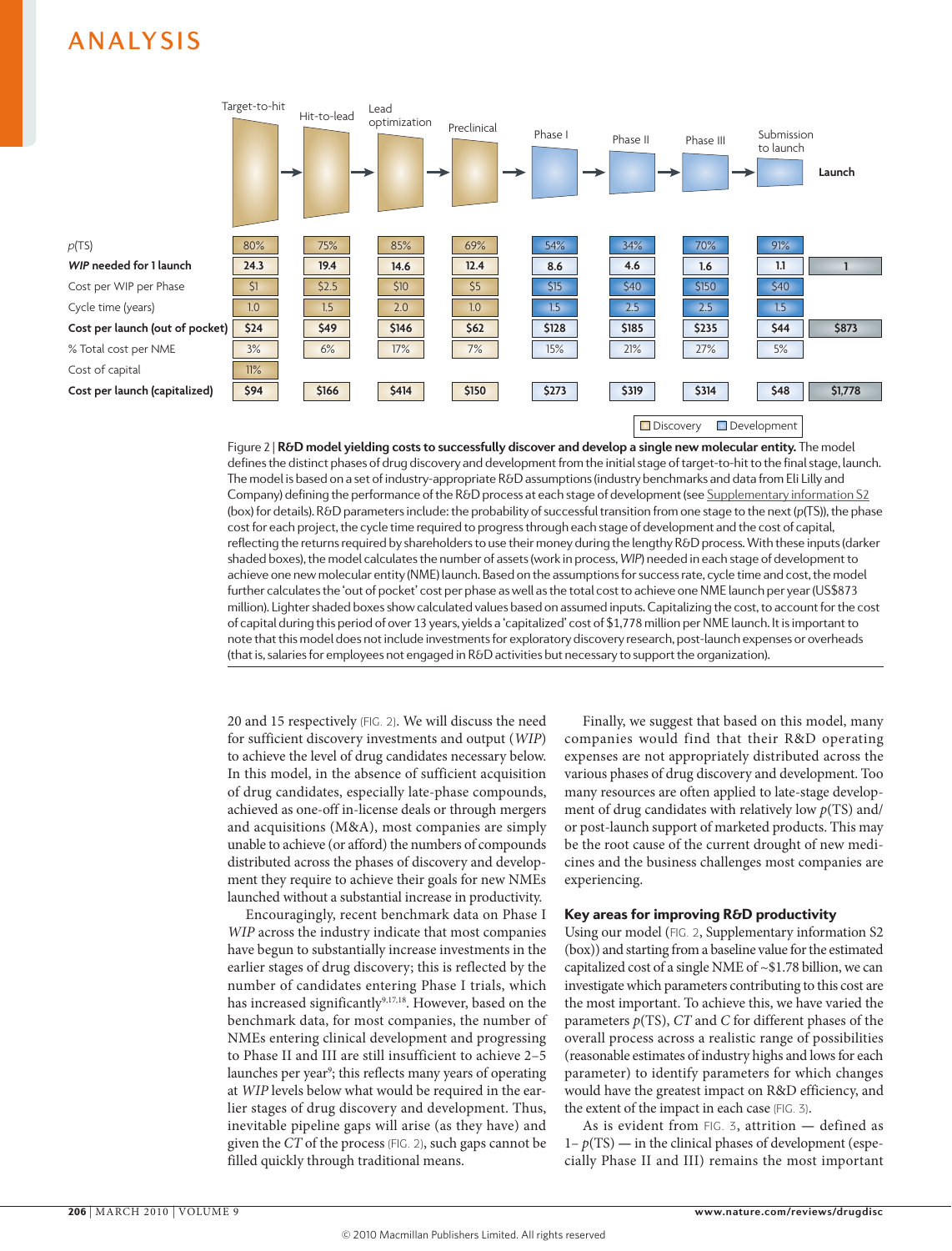

(the probability of technical success (p(TS)), cost and cycle time, all by phase). When baseline values for each of the Figure 3 | **r&D productivity model: parametric sensitivity analysis.** This parametric sensitivity analysis is created from an R&D model that calculates the capitalized cost per launch based on assumptions for the model's parameters parameters are applied, the model calculates a capitalized cost per launch of US\$1,778 million (see Supplementary information S2 (box) for details). This forms the spine of the sensitivity analysis (tornado diagram). The analysis varies each of the parameters individually to a high and a low value (while holding all other parameters constant at their base value) and calculates a capitalized cost per launch based on those new values for that varied parameter. In this analysis, the values of the parameters are varied from 50% lower and 50% higher relative to the baseline value for cost and cycle time and approximately plus or minus 10 percentage points for *p*(Ts). Once cost per launch is calculated for the high and low values of each parameter, the parameters are ordered from highest to lowest based on the relative magnitude of impact on the overall cost per launch, and the swings in cost per launch are plotted on the graph. At the top of the graph are the parameters that have the greatest effect on the cost per launch, with positive effect in blue (for example, reducing cost) and negative effect in red. Parameters shown lower on the graph have a smaller effect on cost per launch.

determinant of overall R&D efficiency. In our baseline model, Phase II *p*(TS) is 34% (that is, 66% of compounds entering Phase II fail prior to Phase III). If Phase II attrition increases to 75% (a *p*(TS) of only 25%), then the cost per NME increases to \$2.3 billion, or an increase of 29%. conversely, if Phase II attrition decreases from 66% to 50% (that is, a *p*(TS) of 50%), then the cost per NME decreases by 25% to \$1.33 billion. Similarly, our baseline value of *p*(TS) for Phase III molecules is 70%; that is, an attrition rate of 30%. If Phase III attrition increases to 40%, then the cost per NME will increase by 16% to \$2.07 billion. conversely, if Phase III attrition can be reduced to 20% (80% *p*(TS)), then the cost per NME will be reduced by 12% to \$1.56 billion (FIG. 3).

combining the impact of these increases or decreases in Phase II and Phase III attrition illustrates the profound effect of late-stage attrition on R&D efficiency. At the higher end of the Phase II and III attrition rates discussed above, the cost of an NME increases from our baseline case by almost \$0.9 billion to \$2.7 billion, whereas at the lower end of the above attrition rates for Phase II and III, the cost per NME is reduced to \$1.17 billion.

It is clear from our analyses that improving R&D efficiency and productivity will depend strongly on reducing Phase II and III attrition. Unfortunately, industry trends suggest that both Phase II and III attrition are increasing9,19–21, given both the more unprecedented nature of the drug targets being pursued, as well as heightened scrutiny and concerns about drug safety and the necessity of demonstrating a highly desirable benefit-to-risk ratio and health outcome for new medicines. However, maintaining sufficient *WIP* while simultaneously reducing *CT*  and *C* will also be necessary to improve R&D efficiency. we discuss these aspects first, before considering strategies to reduce attrition in depth.

*Work in process (WIP).* we have already emphasized the importance of having sufficient *WIP* at each phase of drug discovery and development, and have suggested that insufficient *WIP*, especially in discovery and the early phases of clinical development has contributed to the decline in NME approvals. To further illustrate this point and again demonstrate the impact of Phase II and Phase III attrition on Phase I *WIP* requirements, we have carried out another sensitivity analysis using these three parameters alone. FIG. 4 shows the impact of varying Phase II and III attrition on the number of Phase I entries per year required to launch a single NME annually. If the *p*(TS) in Phase II and Phase III are 25% and 50% respectively, approximately 16 compounds must enter Phase I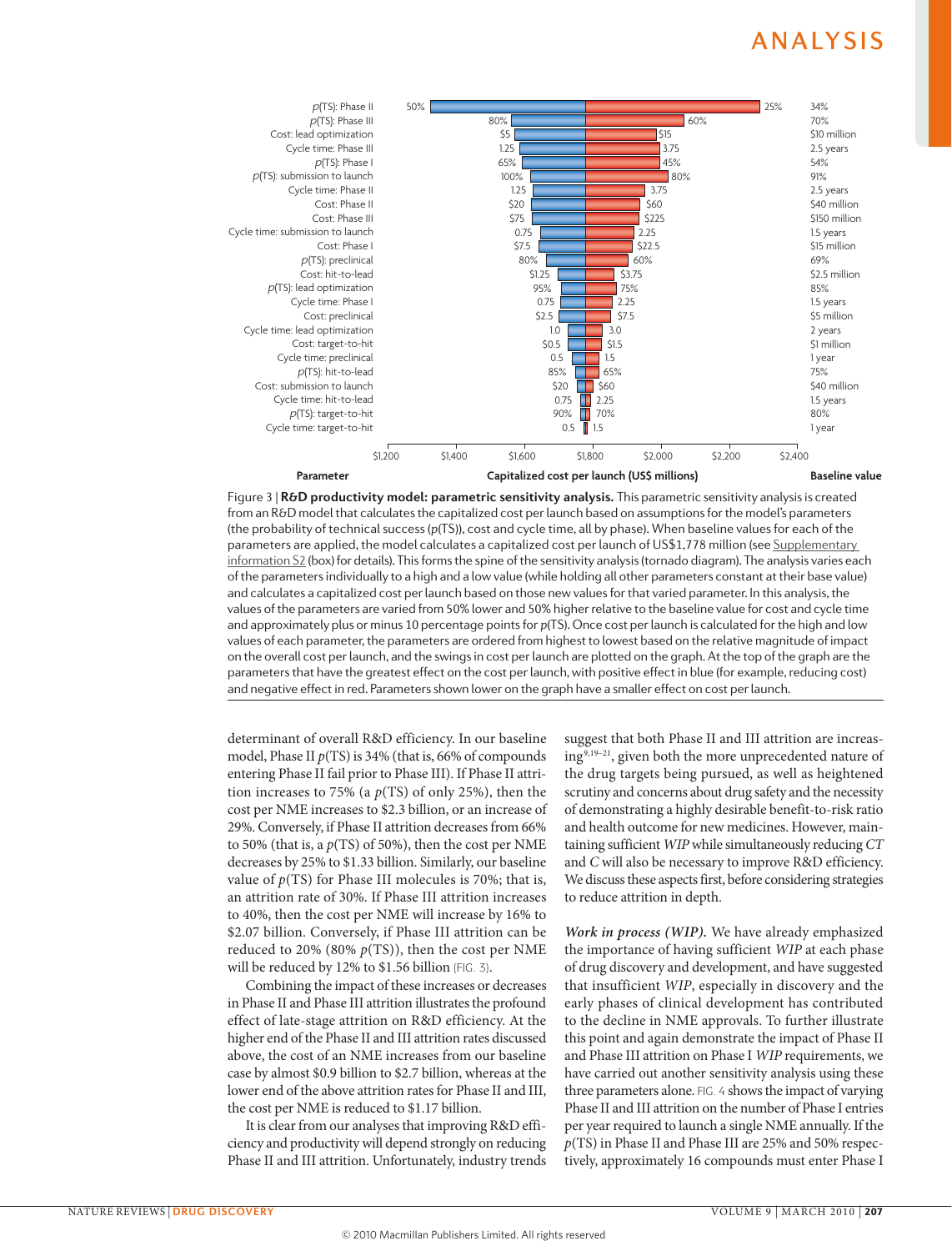

**Nature Reviews** | **Drug Discovery** This analysis shows the number of Phase I entries (first human dose; FHDs) annually Figure 4 | **effect of Phase ii and iii probability of technical success on the number of Phase i entries required for one successful launch of a new molecular entity.**  required to achieve one new molecular entity (NME) launch per year as a result of modelling baseline assumptions of the probability of technical success (*p*(Ts)) for the stages of Phase I and submission-to-launch (54% and 91% respectively) over a range of *p*(Ts) for Phase II and Phase III. Each curve represents a different assumption for the Phase III *p*(Ts) over the range of 50% to 90%, and the x axis represents varying *p*(Ts) for Phase II. The number of Phase I entries (FHDs) annually needed to produce one NME launch per year can be viewed on the y axis for any combination of Phase III (individual curve) and Phase II (x axis)  $p(TS)$ . For example, at a 70% Phase III  $p(TS)$  (black curve) and a 35% Phase II p(TS) (on x axis), the required number of Phase I entries is about 8.5.

trials each year to yield 1 NME launch. This number decreases proportionately as the rates of Phase II and III attrition decline (FIG. 4). Increasing Phase II and III *p*(TS) to 50% and 80%, respectively, reduces the number of Phase I entries needed per year by almost two thirds. In other words, and everything else being equal, the same overall R&D investment should yield 2–3 times the number of NMEs at these lower attrition rates.

however, just increasing *WIP* alone without having sufficient development capacity will probably have a highly deleterious effect on *CT*. Little's law<sup>22</sup>, which relates the throughput or flow of a given project to *WIP* and *CT*, posits that too much *WIP* will result in increased *CT*, especially if development resources become ratelimiting. The ability and need to accurately estimate the development resources required (capacity management) and to carefully and optimally balance *WIP* throughout the phases of drug discovery and development must be emphasized (see Bunch & Schacht<sup>23</sup> for a discussion on capacity management). In the absence of a substantial reduction in attrition, pharmaceutical companies must find more affordable means to increase early-stage *WIP* and to expeditiously advance these drug candidates through the development stages.

how can pharmaceutical companies substantially increase their pipeline *WIP* without dramatically increasing *C*? First, there must be sufficient *WIP* in the early stages of drug discovery, and especially early drug development (as outlined above). Funding these earlystage (Phase I and II) compounds, especially in the numbers indicated by our model, must come in part from reducing investments in late-stage development, ideally by redirecting resources from molecules destined to fail in Phase III (or even Phase Iv). Given the *C* and *CT* of a single Phase III unit of *WIP* (\$150 million), almost 10 Phase I molecules (\$15 million) can be developed for the same cost, ideally through to proof-of-concept (POc; see discussion of *p*(TS) below). Reducing late-phase attrition through early POc studies (ideally in Phase I) is therefore crucial to implement this partial solution. The resources (*C*) saved by lowering Phase III attrition, however, must be redirected to fund sufficient discovery and Phase I/II *WIP*. Most importantly, advancement into Phase III should be pursued only for those compounds with established efficacy (ideally POc in Phase I and confirmed in Phase II) and a well-defined margin of safety. Ideally, attrition in Phase III should be due primarily to the emergence of relatively rare and unforeseen adverse events. Thus, the key is to have sufficient *WIP* in the early phases of clinical development to effectively triage and select molecules that will have a higher *p*(TS) in late-stage development.

The question of how to affordably increase *WIP***,**  *p*(TS) and *V* without substantially increasing *C* or increasing *CT* due to capacity constraints and lack of focus is in our view paramount to improve R&D productivity. This could be accomplished by transforming the R&D enterprise from one that is predominantly 'owned', operated and fully controlled by a given company (Fully Integrated Pharmaceutical company or FIPco) to one that is highly networked, partnered and leveraged (Fully Integrated Pharmaceutical Network or FIPNet). Traditionally, large pharmaceutical companies have pursued the discovery, development, manufacture and commercialization of their medicines largely by owning and controlling each component. In part, past reliance on the FIPco model was as much a necessity as a choice. Today, however, the opportunity to partner virtually all elements of R&D through a coordinated and global network or FIPNet could (if effectively managed) substantially improve R&D productivity by affordably enhancing the pipeline from early discovery through to launch. A FIPNet will theoretically allow greater access to intellectual property, molecules, capabilities, capital, knowledge and, of course, talent<sup>24-26</sup>. Thus, operated as a FIPNet, a given R&D organization will be able to 'play bigger than its size' and better leverage its resources to increase *WIP* across the pipeline, as long as the costs of managing the network do not become prohibitive. Although a full discussion of such a R&D FIPNet is beyond the scope of this article, we would emphasize that it includes many types of partnerships ranging from function-based outsourcing (for example, toxicology or clinical development), to lower *C* and reduce *CT* in many cases, to molecule-based risk-sharing partnerships and even partial ownership or equity investments in smaller companies or joint ventures with larger companies. A successfully operated R&D FIPNet should aim to better leverage and proportionally decrease *C* to affordably increase pipeline *WIP*, while simultaneously mitigating financial and technical risks.

Much of the discussion on *WIP* so far has focused on ensuring that there is sufficient *WIP* to increase NME approvals while addressing the inter-relatedness of the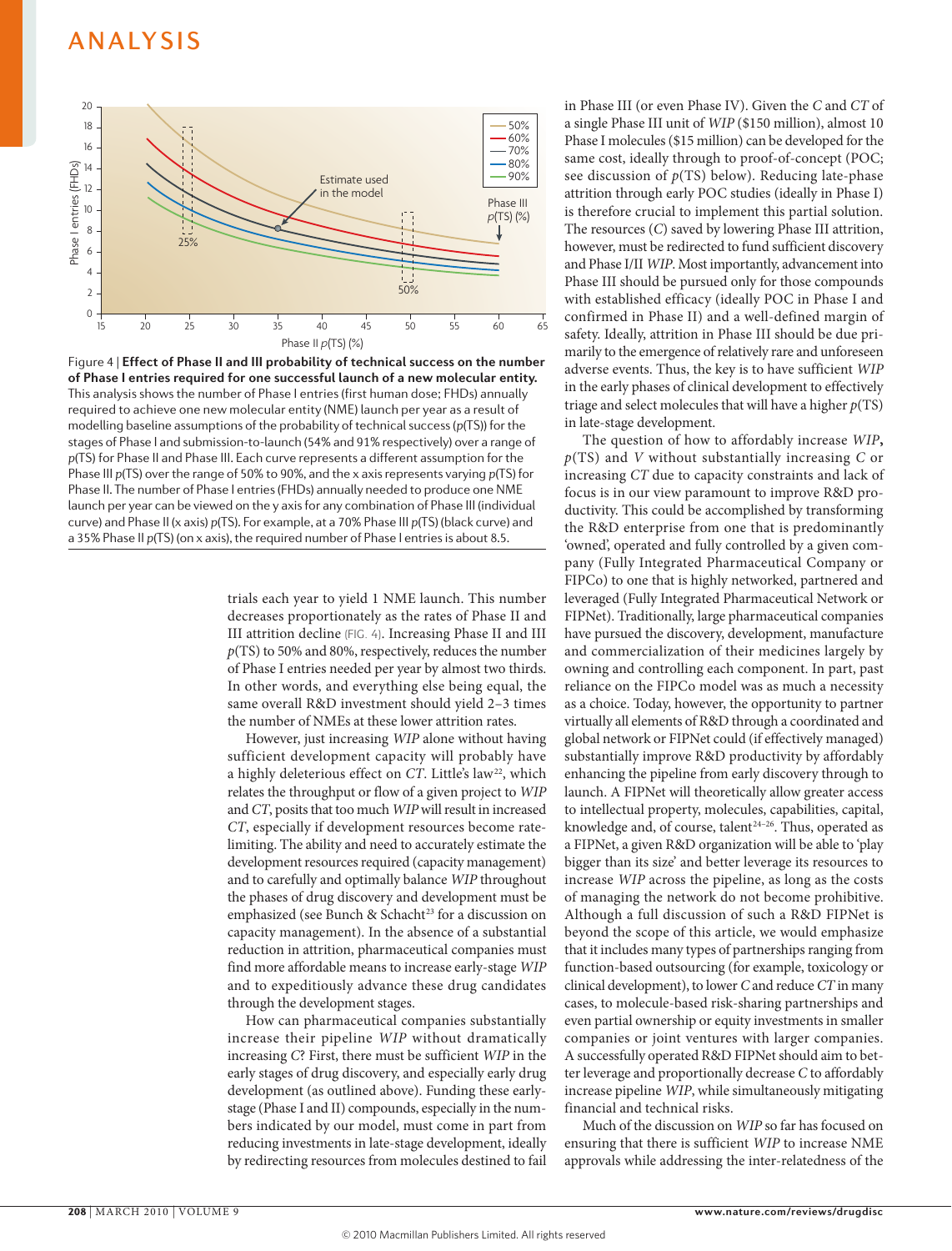key productivity parameters. however, all R&D *WIP* represents expense, albeit an expense that is necessary to generate innovative medicines. Publicly traded companies have a limit to how much they can invest in R&D as a percent of sales and thus the volume of *WIP* that is affordable. A common mistake is to focus on increasing *WIP* without regarding *V* and *p*(TS). This can easily happen when metrics and reward systems focus solely on the amount of *WIP*. Ultimately, more *WIP* without increases in the *V* or *p*(TS) associated with the *WIP* will ensure more output, but increases in R&D expenses will grow proportionately so the strategy will not result in greater productivity. If *V* and/or *p*(TS) could be increased, more output or value would actually be derived from less *WIP* (and expense). At Eli Lilly, we have chosen to focus our view of *WIP* by adjusting our models to include dimensions of *V* and *p*(TS), ensuring we are measuring the value of *WIP*, not just the amount.

*Value (V).* The effectiveness of drug discovery and development must be increasingly quantified by establishing at the time of product approval a highly desirable health outcome or economic benefit that can be objectively measured in various ways (for example, decreased mortality, morbidity and reduced hospitalizations). Thus, to increase R&D effectiveness it is important to fully understand the ultimate value of a project very early in development and know how this information can be leveraged in individual clinical plans and trade-offs in portfolio decision making.

The determinants of overall value are likely to be different depending on the perspective represented. Patients, caregivers, treating physicians and payers may apply different criteria to determine the value of new drug therapies. For instance, payers are increasingly interested in data from clinical trials with active comparators to establish the benefit of a new medicine versus other therapies (especially generic drugs), whereas regulators primarily depend on placebo-controlled studies to establish efficacy and safety. To optimize the value of a portfolio, it is important that optimal development plans and strategies for each project are formulated early and well before pivotal registration trials are initiated.

we assume that if a given drug treatment provides a higher benefit-to-risk ratio, the potential value of that treatment will be higher<sup>27</sup>. Maximizing patient benefitto-risk ratio and thus potential value can be challenging in many diseases due to substantial clinical and biological heterogeneity. To increase the benefit (and reduce risks) of a drug treatment, it is often important to aim to personalize or tailor the use of the therapy<sup>28</sup>. An important aid in the pursuit of tailored therapeutics is the identification of biomarkers that can be used to diagnose the disease and/or identify treatment responders, ideally before or at least after the drug has been given. Biomarkers can also be used to select the right patients, right dose and right duration of treatment, or to avoid exposing patients at risk of a serious adverse event. The use of biomarkers to appropriately select patient subpopulations will also have a positive effect on *p*(TS) in the later stages of clinical development.

To optimize biomarker development and capture value, it is imperative to ensure biomarkers are developed early and ideally are commercially available at the time of launch. Tailoring therapies to specific patient populations that are predicted to respond on the basis of the presence of a biomarker can be used to reduce development costs *C*, as illustrated by the development of imatinib (Gleevec; Novartis) or in stratifying patient populations for both clinical development and commercialization, as for trastuzumab (herceptin; Genentech/ Roche). Although many industry pundits have opined that such market segmentation will reduce commercial returns for a given medicine (by reducing market share), so far, the increase in benefit-to-risk (and thus *V*) has more than offset the reduced market share for many new targeted medicines, especially in oncology.

*Cycle time (CT).* As is evident from our sensitivity analysis (FIG. 3), reducing both Phase III and Phase II *CT* are also important levers for improving R&D efficiency. Reducing either Phase III or Phase II *CT* by 50% from our baseline value of 2.5 years to 1.25 years would reduce the *C* per NME by about \$200 million. Similar results were reported by DiMasi<sup>29</sup>. Although we think such reductions in Phase II and III *CT* are unrealistic, even more modest reductions in *CT* will nonetheless have a significant impact on R&D efficiency. Finally, some aspects of R&D *CT,* such as the time required for regulatory review (submission to launch in FIG. 3) are less amenable to intervention.

Reductions in R&D *CT* can be achieved in several ways and have long been a goal in the management of any production system. In predictable production systems, such as product manufacturing, *CT* reduction principles have been mastered and are routinely applied through techniques such as Six Sigma<sup>30</sup>. In less predictable systems, such as pharmaceutical R&D, such approaches to *CT* reduction cannot be as broadly adapted, but many of the same principles can be readily applied<sup>30</sup>.

considerations for reducing the *CT* of each phase of discovery and development are often project- and phase-specific. Each phase of development consists of a collection of 'unit processes', or individual tasks that consume time and resources. The arrangement of these tasks in time and sequence can often be unique to the individual research project owing to the significant variability introduced by the state of the science associated with the R&D project in question. Because of this inherent variability, *CT* reduction at a macro level is best achieved through task- and project-specific interventions aimed at reducing non-value added tasks and 'wait times' associated with completing the valueadded tasks.

we have identified four key approaches for reducing project-specific *CTs*. The first is portfolio selection. when selecting a portfolio of R&D projects, the inclusion of overall project *CT* as an element of an integrated strategy of portfolio selection should aid in reducing overall *CT*s. For example, the *CT* of pivotal clinical trials are often a function of the disease state or indication being pursued. In some cases, demonstrating the efficacy of a

## Imatinib and trastuzumab

Imatinib blocks the activity of BCR–ABL, a deregulated tyrosine kinase that results from a chromosomal translocation in patients with chronic myelogenous leukaemia, and trastuzumab blocks the activity of HER2/ neu, a receptor tyrosine kinase that is often overexpressed in patients with breast cancer. Patients that are most likely to benefit from each drug can be readily identified before initiating treatment on the basis of the associated biomarkers, which has been invaluable in the development of both drugs and in guiding their use.

#### Six Sigma

A quality management tool that is used to improve the quality of manufacturing and business processes by first identifying and removing the causes of errors or defects, as well as by minimizing variability.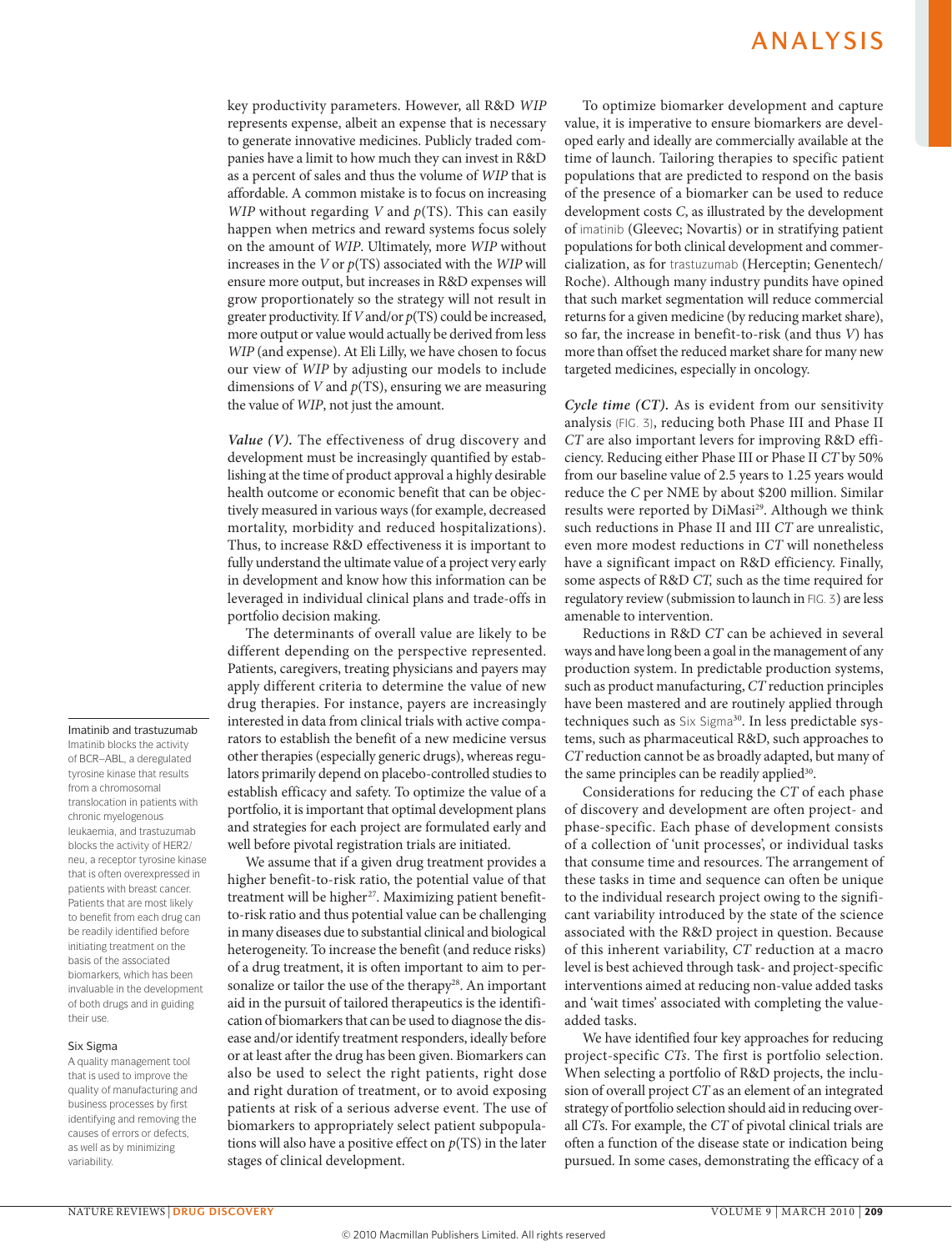new drug may require many months or years of continued treatment. Moreover, even for drugs for which efficacy can be established relatively quickly (for example, in diabetes), establishing safety, especially cardiovascular safety, may require many months or years of treatment. Thus, considering disease-specific *CT*s when selecting molecules or projects for clinical development is crucial for determining the overall movement or flow of a given pipeline.

The second approach to reducing *CT* is the identification and optimization of the 'critical chain' of project tasks. This approach is based on the concepts put forth in the "Theory of Constraints" by Goldratt<sup>31</sup>, wherein the critical chain of tasks is identified and then the sequence, priority and extent of parallel execution is determined prior to project or clinical trial execution. This approach to project management carefully monitors the critical chain and as delays are encountered and incurred, the chain can be reconfigured (in real time) with the aim of recovering any overall project delay. In our experience, when this approach is leveraged against an entire R&D portfolio, it can result in markedly improved *CT*s. Thus, *CT* reduction for the unit work processes that allow for the completion of critical chain tasks is essential.

Once a critical chain of tasks is established, there is the opportunity to improve the business and research processes used to deliver the tasks within the project plan. Each task relies on a process, which is often repeatable and therefore suitable for optimization. Process improvement techniques such as Six Sigma can often be applied to achieve process *CT* reduction. Examples of this include the introduction of automation for the rapid processing of samples, the use of information technology to support real-time data capture or optimization of clinical trial enrolment. however, elimination of non-value-added activities from the critical chain of tasks is also essential. Examination of the R&D process can result in the identification of activities and tasks that add little or minimal value to desired outputs or outcomes. Often, these tasks are left over from historical approaches to R&D that have become obsolete, or are inefficient bureaucratic procedures associated with the management of R&D that have become institutionalized in an organization, such as multiple serial project reviews by the leadership of each R&D function. when such non-value added tasks reside on the critical chain of the project, they will delay the project from achieving its milestones.

Finally, the use of adaptive and seamless Phase II and III study designs have proven extremely useful in reducing clinical development *CT*, generally by reducing or even eliminating non-value-added wait times between phases of development<sup>32</sup>. Selecting those molecules and disease indications for which adaptive and seamless late-stage clinical development is possible can markedly decrease *CT* and improve *P*.

As can be seen from our analysis (FIG. 3), not all *CT* reductions are equal in their ability to reduce overall cost per NME. when applying the approaches above, effort should be prioritized according to both the impact and their feasibility of achieving the proposed *CT* reduction.

In addition to reducing the overall cost per NME, *CT* reductions have a positive effect on *V* associated with a molecule by allowing greater time on the market under a protected patent.

*Cost (C).* like *CT*, an understanding of the *C* of R&D activities can lead to interventions that can reduce the overall operating expenses required to deliver a successful molecule to the market. The *C* of an R&D programme can be split into three categories: direct spend on valueadded tasks, direct spend on non-value-added tasks and overheads. Focusing on the cost of individual activities that achieve the objectives of an R&D project can yield important opportunities to reduce R&D expense. As R&D involves both the production of knowledge and materials, one must consider how the expense associated with an individual task achieves both production of the requisite information and of the materials that are crucial for downstream activities. leveraging new technology (such as software tools or laboratory automation) can lead to reduced costs, but care must be taken to eliminate the more tedious and costly methods while introducing new approaches, otherwise costs can become cumulative. As in the case of *CT* reduction, process improvement methods such as Six Sigma can yield cost savings as well. Finally, accessing lower-cost sources of labour (through outsourcing for example) can yield savings, assuming no compromise of *CT* or quality.

Identifying and eliminating non-value-added tasks, especially non-molecule *C*, from R&D programmes can also yield cost-saving opportunities just as it can improve *CT*. Furthermore, any sufficiently large R&D organization will carry the costs associated with employing and coordinating its employee base. As these overhead costs are spread over the entire portfolio of R&D projects, they have an incremental but often consequential effect on the *C* of R&D. Because many of the activities that are classified as overheads are indeed essential to the successful operation of a business, they cannot be eliminated entirely. however, in our experience, these activities can be rationalized and reduced to carry the least amount of *C* considered necessary. Such overhead costs are typically more prevalent in larger, more mature organizations. Unit cost reductions, like *CT* reductions, can be leveraged to improve productivity (FIG. 3). However, when cutting costs, it is important to be aware not to cut corners that might reduce the *V* or *p*(TS) of the portfolio.

*Probability of technical success (p(TS)).* There is little doubt that reducing the attrition rate of drug candidates in clinical development represents the greatest challenge and opportunity for pharmaceutical R&D, and arguably for sustaining the viability of the entire industry. As our sensitivity analyses show (FIG. 3), reducing Phase II and III attrition are the strongest levers for improving R&D efficiency and reducing the costs per NME.

Any given molecule fails because of either technical or non-technical reasons. Non-technical attrition occurs for various reasons, such as a change of strategy or termination of research in a therapeutic area for scientific or commercial reasons, and will not be discussed further, except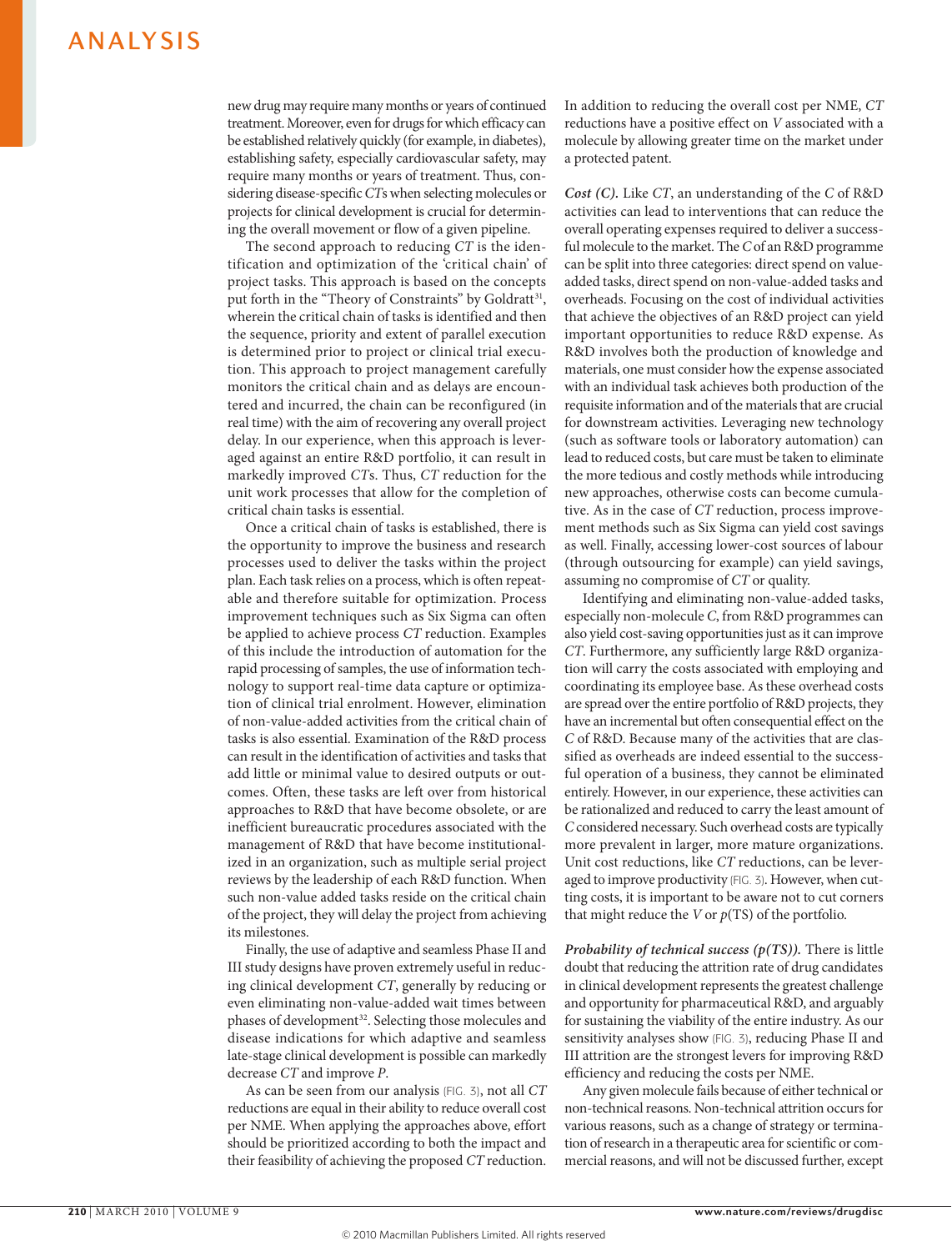to say that it can be a considerable (and sometimes sustained) source of *C* and lowered R&D efficiency. Technical attrition, on the other hand, occurs when a molecule fails to meet some important success factor, such as failing to demonstrate the requisite safety margin in Phase I or II or expected efficacy in Phase II or III.

compounds fail for many reasons, but some are more avoidable than others. Poor oral bioavailability, pharmacokinetic properties or toxicity issues that are not predicted by animal pharmacology models or by preclinical ADMET (absorption, distribution, metabolism, excretion and toxicity) studies, resulting in overlap of efficacious and toxic doses (and thus lower than desired margins of safety) are often reasons for Phase I and Phase II attrition.

Given their highly specific target-binding characteristics, fully human or humanized monoclonal antibodies have greatly reduced 'off-target' toxicity compared with small molecules, which could help reduce attrition. Any cost-effective approach to predict toxicological liability or undesirable ADME properties preclinically (especially for small molecules) will reduce downstream attrition and several approaches to achieve this are being pursued<sup>33</sup>. In fact, the number (and percentage) of drug candidates successfully reaching Phase I has increased recently<sup>18</sup>, in part due to better preclinical characterization with improved ADMET properties.

Indeed, in their analysis of attrition rates based on data from large pharmaceutical companies between 1991–2000, Kola and landis highlighted that poor pharmacokinetic properties or bioavailability had become only a minor cause of overall attrition ( $\leq 10-20\%$ ) by 2000, whereas lack of efficacy and low margins of safety were the major causes of Phase II and III attrition<sup>19</sup>. Assuming that approaches for filtering out compounds with inappropriate drug-like properties have advanced since the 1990s, it seems likely that the recent increase in later-stage (especially Phase II) attrition is primarily due to the unprecedented nature of the drug targets (that is, the biological mechanisms) being pursued as well as the increasing safety hurdles (greater benefit-to-risk ratio) required for approval in most parts of the world.

however, as discussed above, Phase II and Phase III attrition rates remain unacceptably high: 66% and 30%, respectively, based on the most recent PBF benchmarking estimates (FIG. 2). Phase II attrition rates in particular have not improved substantially since those reported for the 1991–2000 period (62% attrition rate in Phase II and 45% in Phase III, with some therapeutic areas exhibiting even higher attrition rates)<sup>19</sup>. As highlighted by Kola and landis, clinical attrition rates during the 1990s were higher for central nervous system (CNS) disorders and oncology, with more than 70% of compounds in oncology failing in Phase II and 59% failing in Phase III. The higher failure rates in these areas are in part due to the relatively unprecedented nature of the drug targets being pursued and to the lack of animal models with a strong capacity to predict human efficacy.

There are two key approaches to reduce Phase II and III attrition, which ideally need to be carried out in tandem. The first is better target selection (selection of more validated and druggable targets). The second is the routine pursuit of early POc studies in the clinic, especially in Phase I, for which biomarkers and surrogate endpoints can often be employed. Although these two approaches to reducing attrition and increasing productivity have been highlighted by others<sup>17,19</sup>, we underscore their importance, and discuss how they can best be achieved below.

First, target selection is a key early step in the drug discovery and development process, as it generally occurs 10–15 years before the launch of a new drug and initiates the commitment of substantial time and resources to determine whether the target and the approach to modulating it are viable. Obviously, target identification and validation leading up to target selection are also important factors, and can confer a competitive advantage to an R&D organization. It was widely predicted that advances in genomics and proteomics, including those resulting directly from the sequencing of the human genome, would yield an abundance of drug targets<sup>34,35</sup>. However, although many new potential drug targets have been identified by these approaches, far too few have been fully, or even sufficiently, validated so far to have had much impact on pharmaceutical R&D<sup>3</sup>. Nevertheless, we believe that validated targets for drug discovery are now materializing rapidly.

Target selection is also related to the second key approach to reducing Phase II and III attrition: establishing early POc. This requires first choosing a drug target and disease state for which establishing POc early (preferably in Phase I) is feasible. The use of biomarkers or surrogate endpoints (if not clinical endpoints) is often essential for such POc studies. These biomarkers or surrogates can be as simple as assuring target engagement (for example, cNS receptor occupancy by positron emission tomography scanning for neuropsychiatric drugs) or a desired clinical endpoint (for example, the lowering of blood glucose for diabetes or low density lipoprotein (lDl)–cholesterol for dyslipidaemia). A number of clinically relevant endpoints can be ascertained in Phase I (especially in the multidose safety studies or Phase Ib studies), including analgesia, lipid or glucose lowering and weight loss, but developing additional biomarkers of both efficacy and safety for a variety of diseases will be necessary to make early 'go/no-go' decisions; such biomarkers are especially needed in oncology.

 To illustrate the importance of target selection, coupled with early POc clinical trials, we discuss two recently validated targets that in our opinion will probably result in very effective and commercially important drugs. The first target is the secreted circulating protease proprotein convertase subtilisin/kexin type 9 (PCSK9). Circulating PcSK9 downregulates hepatic lDl receptors and thus increases serum LDL-cholesterol levels<sup>36</sup>. Gain-offunction missense mutations in the PcSK9 gene result in autosomal dominant hypercholesterolaemia and premature coronary heart disease (CHD)<sup>37</sup>. Conversely, loss-offunction mutations are associated with very low serum lDl–cholesterol and a striking reduction in the incidence of CHD<sup>38</sup>. Moreover, HMG CoA reductase inhibitors (statins), which lower lDl–cholesterol, simultaneously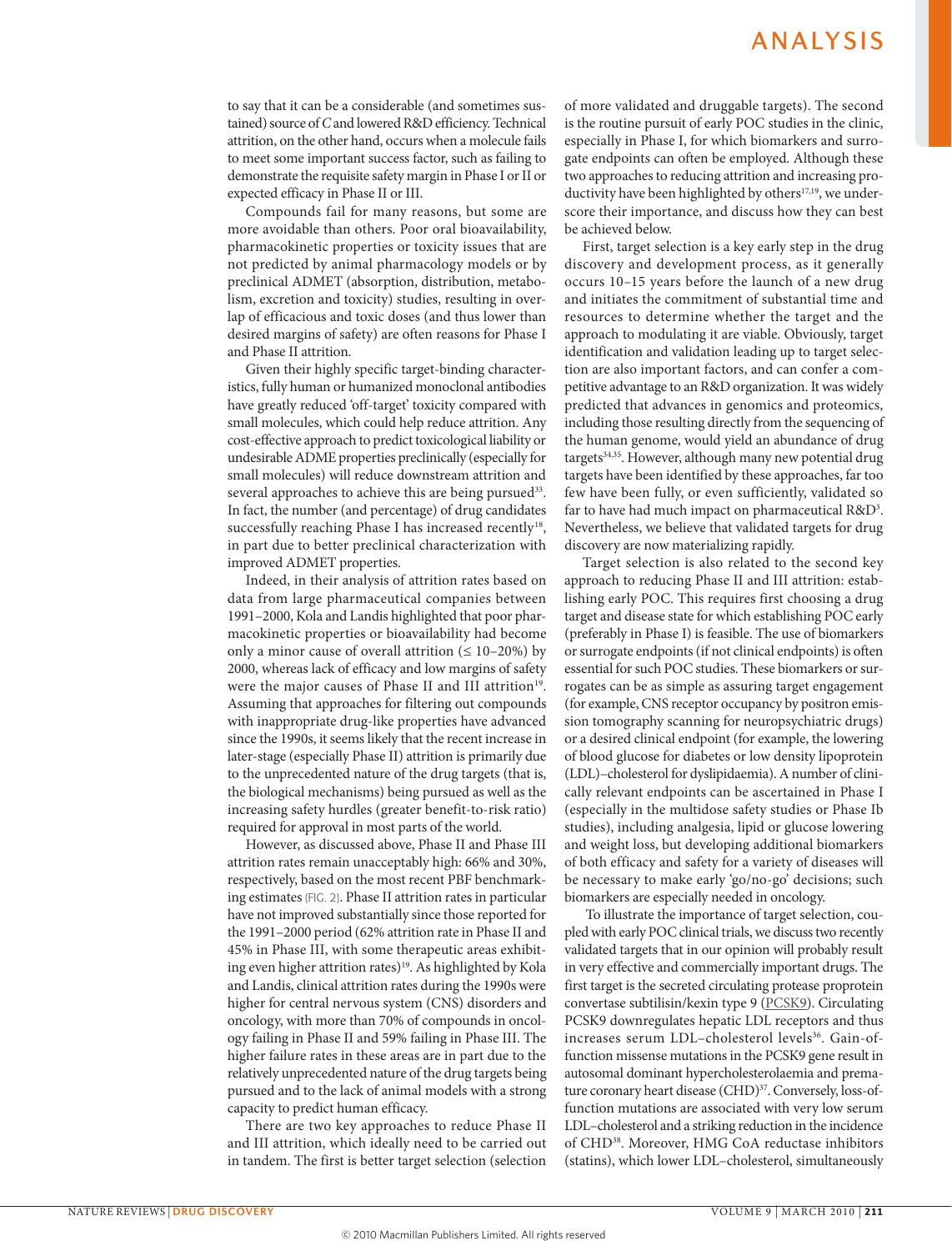

development paradigm referred to as quick win, fast fail (b). In this alternative, technical Figure 5 | **The quick win, fast fail drug development paradigm.** This figure illustrates the traditional paradigm of drug development (**a**) contrasted with an alternative uncertainty is intentionally decreased before the expensive later development stages (Phase II and Phase III) through the establishment of proof-of-concept (POC). This results in a reduced number of new molecular entities (NMEs) advancing into Phase II and III, but those that do advance have a higher probability of success (*p*(Ts)) and launch. The savings gained from costly investment in late-stage R&D failures are re-invested in R&D to further enhance R&D productivity. CS, candidate selection; FED, first efficacy dose; FHD, first human dose; PD, product decision.

increase PcSK9 levels, reducing their potential efficacy in further lowering LDL-cholesterol<sup>39</sup>. Thus, inhibiting PcSK9 function could dramatically (and safely) reduce lDl–cholesterol as well as augment the beneficial effects of statins. PcSK9 inhibition can conceivably be accomplished in several ways, but perhaps the most direct is with a neutralizing monoclonal antibody, which as noted earlier, could be developed relatively rapidly and with limited off-target toxicity. Such an antibody has recently been reported by Chan and colleagues<sup>40</sup> to dramatically lower lDl–cholesterol in both mice and non-human primates. It should now be relatively straightforward to create a humanized (or fully human) neutralizing monoclonal antibody against PcSK9 for human testing. Importantly, POc with this antibody can be achieved rapidly in Phase I studies by simply measuring lDl–cholesterol, perhaps as soon as following administration of a single dose. Recent clinical and epidemiological studies strongly suggest that lowering lDl–cholesterol below currently accepted targets (with or without a statin) may further reduce the incidence of CHD<sup>41</sup>. It is quite possible that a PCSK9 antibody or some other PcSK9 antagonist could dramatically (and safely) lower LDL-cholesterol and the risk of CHD. However, the key point here is that the validation of this target by human genetics and preclinical studies using a potential therapeutic agent in animals, coupled with the ability to establish POc very early in the clinic, will undoubtedly increase the *p*(TS) of this molecule before it advances into Phase II and III trials.

## Chorus

A virtual approach to drug development that is primarily focused on establishing early proof-of-concept in humans (ideally in Phase I) to reduce attrition at later stages. Chorus' cost estimate quoted in the text was calculated including the direct and indirect costs for 21 molecules in the Chorus portfolio from 2005–2008 and one from 2004.

The second example is the voltage-gated sodium channel type IX alpha subunit (also known as  $\text{Na}_{\text{v}}$  1.7 or SCN9A). Like PCSK9, both gain-of-function and lossof-function mutations in Na<sub>v</sub> 1.7 have been identified<sup>42</sup>. These mutations result in either increased sensitivity to painful stimuli (paroxysmal extreme pain disorder and primary erythermalgia) or channelopathy-associated insensitivity to pain, respectively<sup>42</sup>. The latter is a rare autosomal recessive disorder in which affected individuals are insensitive to physical pain from birth. Importantly, these individuals have otherwise normal sensory perception, although the consequences of complete and persistent insensitivity to pain can be quite detrimental<sup>42</sup>. Nonetheless, a selective and reversible Na 1.7 antagonist, perhaps one that inhibits channel activity in a state-dependent manner, will probably prove to be a very effective topical or oral analgesic agent<sup>43</sup>. Nonselective sodium channel blockers, such as the local anesthetic lidocaine and certain anticonvulsants such as phenytoin and carbamezepine, may in part work through  $\text{Na}_{\text{v}}$  1.7, but finding more selective antagonists could revolutionize the treatment of pain<sup>43</sup>. Moreover, as was the case for PcSK9, clinical POc can be rapidly obtained in Phase I using various human pain models.

These two drug targets have one important feature in common. Mutations in their genes cause a loss of function that results in a clinical phenotype (low LDL– cholesterol or insensitivity to pain) that could be mimicked by a drug with potentially desirable therapeutic consequences. The validation of these two targets derives primarily from human genetics, coupled with a very good (but admittedly still incomplete) understanding of their biological mechanisms and clinical consequences. we estimate that there are now at least a dozen or more drug targets with similar human validation and this number will undoubtedly grow as advances in functional genomics continue to materialize.

 Using these two approaches (better target validation and early POc studies) we have estimated that the *p*(TS) of Phase II compounds can be increased to approximately 50%. As can be seen in our sensitivity analysis (FIG. 3), reducing Phase II attrition by this much will by itself lower the cost per NME by approximately 30%.

In our view, resolution of technical uncertainty early in development, especially whether or not a molecule engages its target and has desired pharmacological activity in humans is necessary to improve R&D productivity. we refer to this as our 'quick win, fast fail' paradigm of drug development (FIG. 5), whereby the 'sweet spot' of R&D resides prior to Phase II with a heavy emphasis on having sufficient discovery capacity and capability to assure selection of validated targets, and sufficient discovery *WIP* to yield enough good Phase-I-ready molecules. A resolute focus and portfolio metric is to establish POc in the clinic very early, preferably in Phase I. This can reliably be achieved for most, but obviously not all, drug candidates.

we have implemented an alternative clinical development model called Chorus<sup>44</sup>, which has served as a highly cost-effective means for establishing POc and has, in part, helped to increase the estimated *p*(TS) of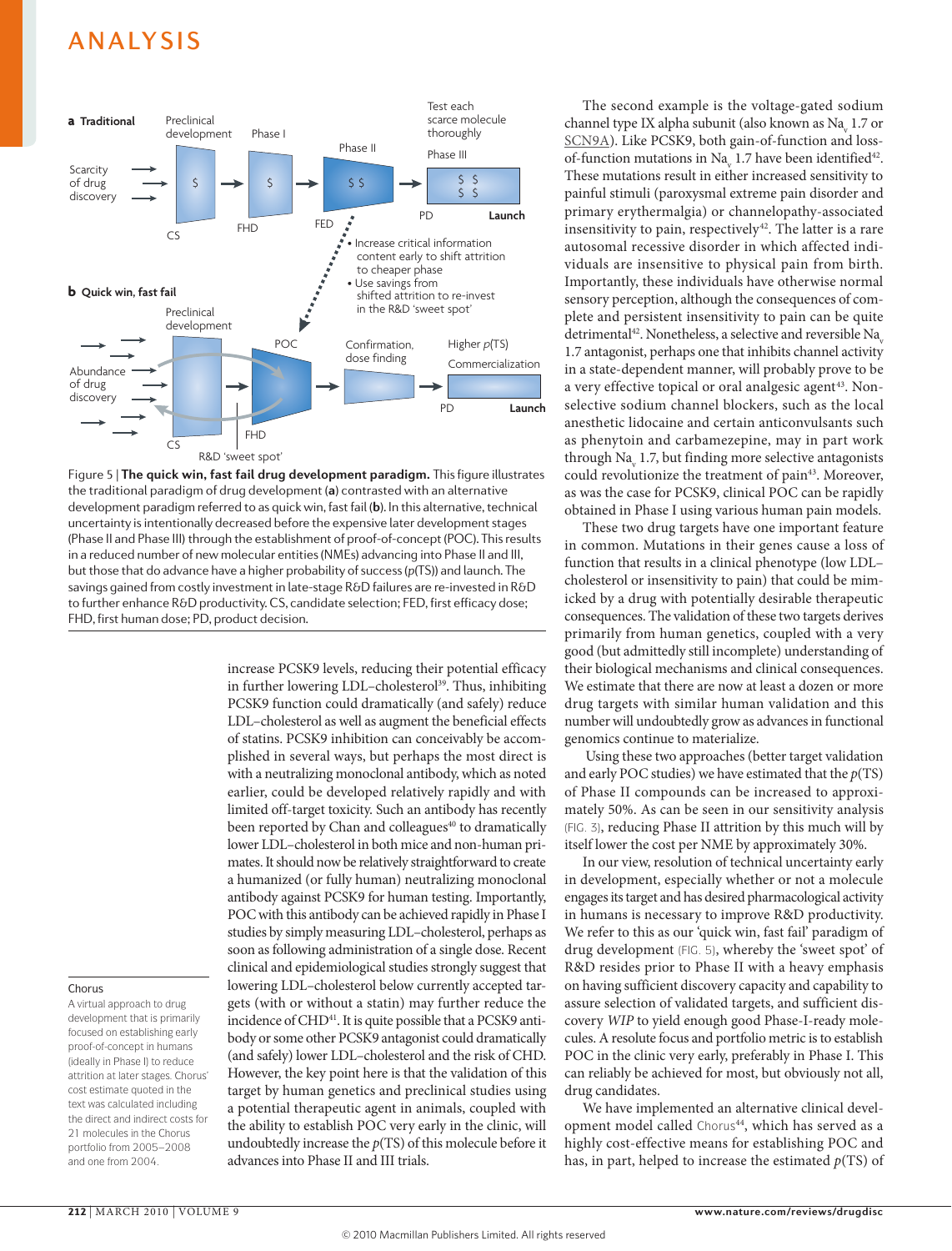

**per new molecular entity.** This analysis shows the potential beneficial effect on Figure 6 | **Productivity interventions yielding a substantial reduction in the cost**  capitalized cost per new molecular entity (nME) launch resulting from improvements in a number of R&D parameters (cost, cycle time (*CT*), probability of technical success (*p*(Ts))) as calculated using the R&D model described. A 28% reduction in cost per nME could be achieved through the aggregate actions resulting in a 9% reduction in *CT* from lead optimization to Phase I, a 10%, 15% and 20% reduction in cost for clinical development Phases I, II and III respectively, and a shift in attrition from Phase II to Phase I (decrease  $p(TS)$  in Phase I by 17% and increase  $p(TS)$  in Phase II by 47%). An even larger 50% reduction in cost per nME could be achieved by additionally reducing *CT* by 20% across Phases II and III, a further reduction in cost by 10% across all phases, and an increase in Phase III *p*(Ts) by 14% without negatively affecting other parameters.

> our Phase II portfolio to approximately 50%. Moreover, the average *C* for establishing POc for a single NME in chorus is \$6 million compared with \$22 million using our more traditional approach. Thus, the epicentre of R&D focus and investment is shifted from the traditional paradigm of resource-intensive Phase III and even Phase IV clinical trials to one that generates substantially greater 'shots on goal' in the form of high-quality drug candidates (*WIP*) directed towards more validated targets and in which uncertainty surrounding these more unprecedented targets (and mechanisms of drug action) can be resolved earlier by POc studies.

> Given that the vast majority of drug candidates are destined to fail (even with reduced attrition) can they fail faster and less expensively? This model obviously requires a redistribution of R&D investments from the later stages of development to the sweet spot illustrated in FIG. 5. This can be achieved if late-phase attrition can be reduced as we have described. For example, as previously modelled, shifting attrition from Phase II or Phase III to Phase I can reduce the cost of drug development<sup>29</sup>. Our modelling shows that shifting 25% of Phase II attrition to Phase I results in savings of \$30 million in out-ofpocket *C* per NME, which is enough to fund two additional Phase I *WIPs*. This equates to shifting Phase II *p*(TS) from 34% to 41% and reducing Phase I *p*(TS) from 54% to 45%. This cost saving would be multiplied over an R&D portfolio that is aiming to produce more than 1 NME per year and could be increased further if some attrition was shifted from Phase III to Phase I (for example, shifting 25% of Phase III attrition to Phase I results in more than \$20 million in additional out-ofpocket savings).

however, one risk of using this quick win, fast fail paradigm is that false-negative POc data (type 2 errors) could offset some or all of the cost savings generated by shifting attrition earlier<sup>21</sup>. Thus, it is important to ensure that the additional studies that form the basis for the early decision have a relatively low uncertainty, which is not possible for all projects.

Finally, we consider that one of the major contributors to high Phase III attrition is simply premature advancement of NMEs into Phase III; that is, prior to establishing efficacy and an acceptable safety profile in Phase I (POc) and Phase II. The latter is often the result of poor discipline in portfolio management combined with perceived near-term business imperatives.

### Summary and additional considerations

without a substantial increase in R&D productivity, the pharmaceutical industry's survival (let alone its continued growth prospects), at least in its current form, is in great jeopardy. Much has been written on this subject and multiple contributing factors and potential solutions have been proposed<sup>1-3,5</sup>. Our econometric model of the current cost of discovering and successfully developing a single new medicine reveals the major contributors to the escalating costs and the declining number of launches. Importantly, our parametric analyses further reveal where the greatest improvements in productivity must occur.

we also offer a number of potential solutions, which if effectively implemented could dramatically reduce costs and importantly increase the flow of truly innovative new medicines to patients. For example, using our model parameters (FIG. 2) and sensitivity analyses (FIG. 3), we can elaborate a series of interventions to reduce the cost per NME by 28% and 50% respectively. FIG. 6 illustrates the potential interventions designed to increase productivity by primarily reducing *CT* and *C,* as well as by shifting attrition to early stages of clinical development, increasing the overall *p*(TS) in Phase II and III. Although the more extreme case of a 50% reduction in cost per NME is ambitious, it is in our view not unrealistic and may be necessary to sustain a viable R&D business model.

As the pharmaceutical industry transitions from an era of 'me-too' or 'slightly me-better' drugs to one of highly innovative medicines that result in markedly improved health outcomes, it must, as our model dictates, re-focus its resources (money and talent) on discovery research and early translational medicine. Although the scientific substrate for drug discovery has never been more abundant, a more complete understanding of human (disease) biology will still be required before many true breakthrough medicines emerge.

we also emphasize that there are other important elements in a highly productive R&D enterprise that are not included in our model, most of which are necessary, although not sufficient to assure success. As underscored by Cuatrecasas<sup>45</sup>, fostering scientific creativity and being opportunistic for serendipitous scientific and medical findings are clearly important elements of past and future success in the pharmaceutical industry. Over-managing or